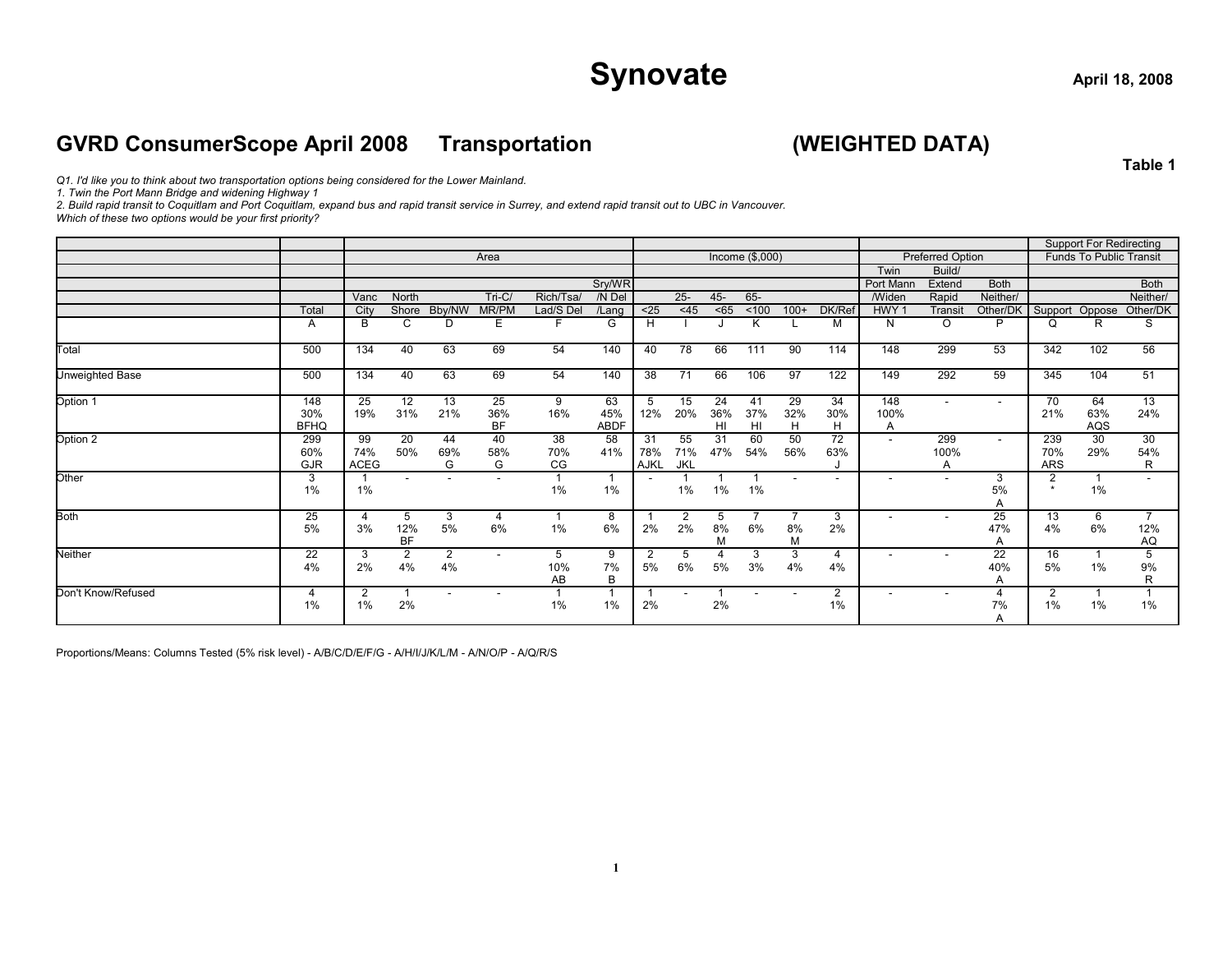## Synovate
and  $\frac{1}{2}$  april 18, 2008

### **GVRD ConsumerScope April 2008 Transportation (WEIGHTED DATA)**

**Table 2**

*Q2. Next, the provincial government's study on the Gateway Project shows that the project will increase emissions that cause global warming. However, in order to meet the emissions reduction targets set by the provincial government, the regional transportation authority has said that transit use must double by 2020. Given this, would you support or oppose redirecting money from the province's road building plans into better public transit?*

|                    |                         |                      |                          |                          |                          |           |                         |                          |                   |                |                 |                        |                      |                          |                          |                       |                          | <b>Support For Redirecting</b> |                |
|--------------------|-------------------------|----------------------|--------------------------|--------------------------|--------------------------|-----------|-------------------------|--------------------------|-------------------|----------------|-----------------|------------------------|----------------------|--------------------------|--------------------------|-----------------------|--------------------------|--------------------------------|----------------|
|                    |                         |                      |                          |                          | Area                     |           |                         |                          |                   |                | Income (\$,000) |                        |                      |                          | <b>Preferred Option</b>  |                       |                          | <b>Funds To Public Transit</b> |                |
|                    |                         |                      |                          |                          |                          |           |                         |                          |                   |                |                 |                        |                      | Twin                     | Build/                   |                       |                          |                                |                |
|                    |                         |                      |                          |                          |                          |           | Sry/WR                  |                          |                   |                |                 |                        |                      | Port Manr                | Extend                   | <b>Both</b>           |                          |                                | <b>Both</b>    |
|                    |                         | Vanc                 | North                    |                          | Tri-C/                   | Rich/Tsa/ | /N Del                  |                          | $25 -$            | 45-            | $65 -$          |                        |                      | <b>/Widen</b>            | Rapid                    | Neither/              |                          |                                | Neither/       |
|                    | Total                   | City                 | Shore                    | Bby/NW                   | MR/PM                    | Lad/S Del | /Lang                   | $25$                     | $<$ 45            | < 65           | < 100           | $100+$                 | DK/Ref               | HWY <sub>1</sub>         | Transit                  | Other/DK              | Support                  | Oppose                         | Other/DK       |
|                    | A                       | B                    | C                        | D                        | Ε                        |           | G                       | H                        |                   |                | K               |                        | М                    | N                        | $\circ$                  | D                     | Q                        | R                              | S              |
| Total              | 500                     | 134                  | 40                       | 63                       | 69                       | 54        | 140                     | 40                       | 78                | 66             | 111             | 90                     | 114                  | 148                      | 299                      | 53                    | 342                      | 102                            | 56             |
| Unweighted Base    | 500                     | 134                  | 40                       | 63                       | 69                       | 54        | 140                     | 38                       | 71                | 66             | 106             | 97                     | 122                  | 149                      | 292                      | 59                    | 345                      | 104                            | 51             |
| Support            | 342<br>68%<br><b>GN</b> | 95<br>71%<br>G       | 30<br>75%                | 48<br>76%<br>G           | 46<br>67%                | 40<br>74% | 83<br>59%               | 31<br>78%                | 53<br>68%         | 44<br>67%      | 77<br>69%       | 54<br>61%              | 83<br>72%            | 70<br>47%                | 239<br>80%<br><b>ANP</b> | 33<br>61%             | 342<br>100%<br>A         |                                |                |
| Oppose             | 102<br>20%<br>$\Omega$  | 21<br>16%            | 6<br>16%                 | 13<br>20%                | 15<br>22%                | 8<br>14%  | 39<br>28%<br>ABF        | 3<br>8%                  | 12<br>15%         | 18<br>27%<br>н | 26<br>24%<br>H  | 23<br>25%<br>H         | 20<br>18%            | 64<br>43%<br><b>AOP</b>  | 30<br>10%                | 8<br>16%              | $\overline{\phantom{a}}$ | 102<br>100%<br>Α               |                |
| Other              | 4<br>1%                 | $\overline{2}$<br>1% | ٠                        | $\overline{\phantom{a}}$ | 1%                       | 1%        | 1%                      | $\overline{\phantom{a}}$ | 1%                | 1%             | $1\%$           | 1%                     | 1%                   | $\overline{2}$<br>1%     | $\overline{2}$<br>1%     | $1\%$                 | $\overline{\phantom{a}}$ |                                | 4<br>7%<br>Α   |
| <b>Both</b>        | 14<br>3%                | 3<br>3%              | 3%                       | 1%                       | 1%                       | 3%        | $\overline{7}$<br>5%    | 2%                       | 2%                | 1%             | 2<br>1%         | 8<br>9%<br><b>AJKM</b> | $\overline{2}$<br>1% | $\overline{2}$<br>2%     | 9<br>3%                  | 3<br>6%               | $\overline{\phantom{a}}$ |                                | 14<br>26%<br>A |
| Neither            | 32<br>6%                | 13<br>9%             | 3<br>7%                  | 2%                       | 6<br>8%                  | 2<br>3%   | 9<br>6%                 | $\overline{2}$<br>6%     | 11<br>14%<br>AJKL | 2<br>4%        | 6<br>5%         | 3<br>4%                | $\overline{7}$<br>6% | 9<br>6%                  | 16<br>5%                 | 14%<br>A <sub>O</sub> | $\sim$                   |                                | 32<br>58%<br>A |
| Don't Know/Refused | 5<br>1%                 | $\overline{a}$       | $\overline{\phantom{a}}$ | 1<br>1%                  | $\overline{\phantom{a}}$ | 3<br>5%   | $\overline{2}$<br>$1\%$ | 3<br>6%                  |                   |                |                 | 1%                     | 1%                   | $\overline{\phantom{a}}$ | 4<br>1%                  | 2%                    | $\overline{\phantom{a}}$ | ۰                              | 5<br>9%        |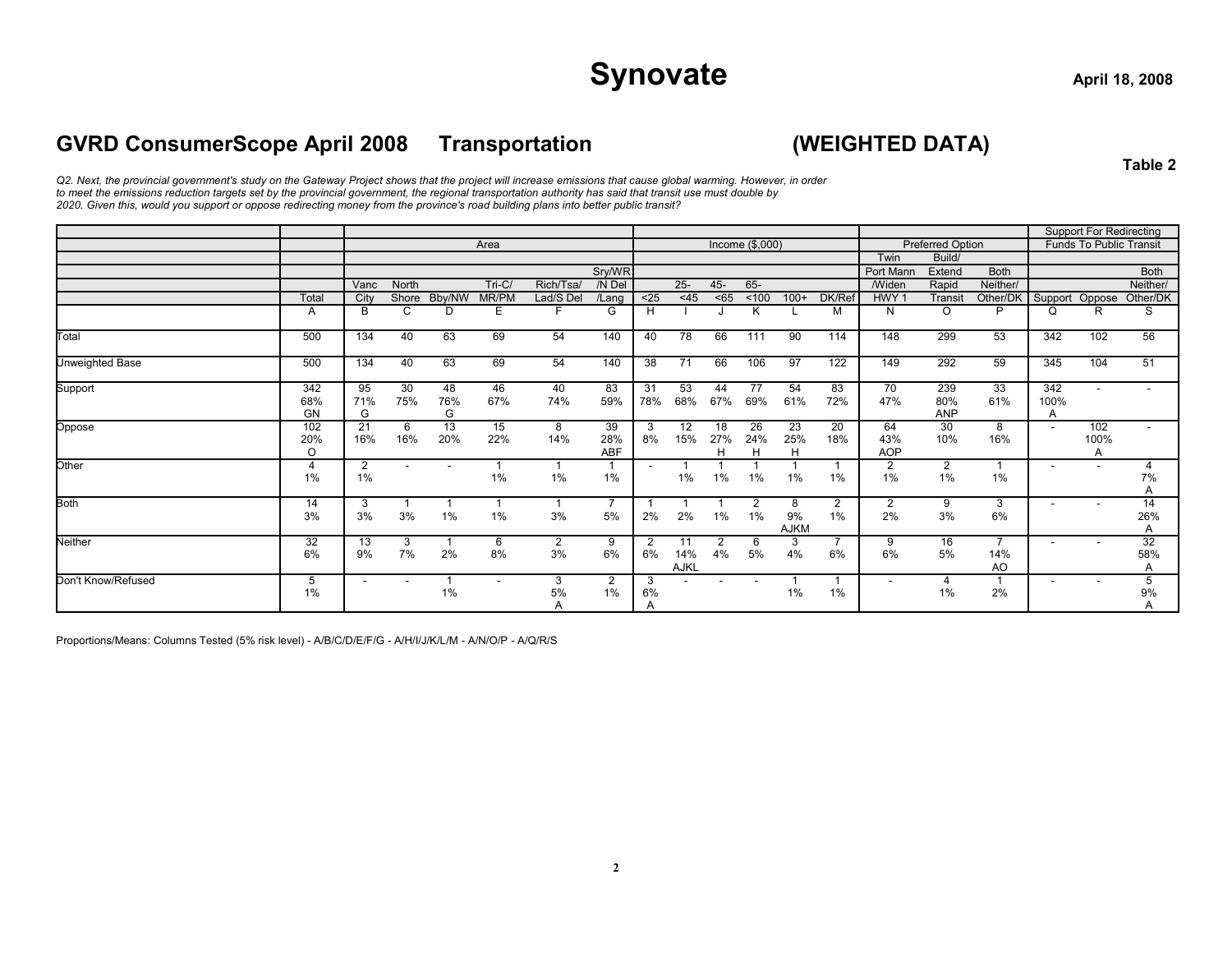### **GVRD ConsumerScope April 2008 Transportation (WEIGHTED DATA)**

**Table 3**

*Now a few questions for classification purposes only...*

*D1. Which of the following describes your age ...*

|                        |            |                     |                |            |          |                |                |                |            |          |                  |                |             |                  |                         |             |         | <b>Support For Redirecting</b> |                          |
|------------------------|------------|---------------------|----------------|------------|----------|----------------|----------------|----------------|------------|----------|------------------|----------------|-------------|------------------|-------------------------|-------------|---------|--------------------------------|--------------------------|
|                        |            |                     |                |            | Area     |                |                |                |            |          | Income $($,000)$ |                |             |                  | <b>Preferred Option</b> |             |         | <b>Funds To Public Transit</b> |                          |
|                        |            |                     |                |            |          |                |                |                |            |          |                  |                |             | Twin             | Build/                  |             |         |                                |                          |
|                        |            |                     |                |            |          |                | Sry/WR         |                |            |          |                  |                |             | Port Manr        | Extend                  | <b>Both</b> |         |                                | <b>Both</b>              |
|                        |            | Vanc                | <b>North</b>   |            | $Tri-C/$ | Rich/Tsa/      | /N Del         |                | $25 -$     | $45 -$   | 65-              |                |             | <b>Widen</b>     | Rapid                   | Neither/    |         |                                | Neither/                 |
|                        | Total      | City                | Shore          | Bby/NW     | MR/PM    | Lad/S Del      | /Lang          | $25$           | $<$ 45     | < 65     | < 100            | $100+$         | DK/Ref      | HWY <sub>1</sub> | Transit                 | Other/DK    | Support | Oppose                         | Other/DK                 |
|                        | A          | B                   | C              | D          | Ε        | F              | G              | H              |            |          | ĸ                |                | М           | N                | $\circ$                 | P           | Q       | R                              | S                        |
| Total                  | 500        | 134                 | 40             | 63         | 69       | 54             | 140            | 40             | 78         | 66       | 111              | 90             | 114         | 148              | 299                     | 53          | 342     | 102                            | 56                       |
| <b>Unweighted Base</b> | 500        | 134                 | 40             | 63         | 69       | 54             | 140            | 38             | 71         | 66       | 106              | 97             | 122         | 149              | 292                     | 59          | 345     | 104                            | 51                       |
| 18 to 24               | 57         | 6                   | 3              | 13         | 12       | 8              | 15             | 9              | 12         | 3        | 14               | 8              | 12          | 23               | 34                      | $\sim$      | 35      | 8                              | 14                       |
|                        | 11%<br>B   | 4%                  | 7%             | 21%<br>ABG | 18%<br>В | 15%<br>B       | 10%            | 22%<br>AJL     | 15%        | 4%       | 12%              | 9%             | 10%         | 16%              | 12%                     |             | 10%     | 8%                             | 25%<br><b>AQR</b>        |
| 25 to 34               | 94         | 27                  | $\overline{2}$ | 18         | 15       | 15             | 17             | 6              | 23         | 17       | 28               | $\overline{7}$ | 13          | 17               | 68                      | 9           | 66      | 21                             | 8                        |
|                        | 19%        | 20%                 | 5%             | 28%        | 21%      | 27%            | 12%            | 14%            | 29%        | 26%      | 25%              | 8%             | 12%         | 11%              | 23%                     | 17%         | 19%     | 20%                            | 14%                      |
|                        | <b>CLN</b> | C                   |                | CG         | C        | CG             |                |                | <b>ALM</b> | LM       | LM               |                |             |                  | N                       |             |         |                                |                          |
| 35 to 44               | 101        | 32                  | $\overline{4}$ | 13         | 12       | 8              | 32             | $\overline{2}$ | 13         | 14       | 25               | 28             | 18          | 35               | 54                      | 12          | 68      | 24                             | 9                        |
|                        | 20%<br>H   | 24%<br>$\mathsf{C}$ | 9%             | 21%        | 18%      | 14%            | 23%            | 6%             | 16%        | 22%<br>H | 23%<br>H         | 31%<br>AHIM    | 16%         | 24%              | 18%                     | 22%         | 20%     | 23%                            | 16%                      |
| 45 to 54               | 97         | 33                  | 11             | 5          | 13       | $\overline{7}$ | 26             | 8              | 10         | 15       | 23               | 23             | 18          | 25               | 61                      | 11          | 76      | 17                             | 4                        |
|                        | 19%        | 25%                 | 29%            | 9%         | 19%      | 14%            | 19%            | 20%            | 12%        | 22%      | 21%              | 25%            | 16%         | 17%              | 20%                     | 20%         | 22%     | 16%                            | 7%                       |
|                        | S          | D                   | D              |            |          |                |                |                |            |          |                  |                |             |                  |                         |             | S       |                                |                          |
| 55 to 64               | 70         | 16                  | 9              |            | 10       | 9              | 24             | 3              | 6          |          | 14               | 17             | 22          | 23               | 40                      |             | 46      | 14                             | 9                        |
|                        | 14%        | 12%                 | 24%            | 2%         | 14%      | 18%            | 17%            | 6%             | 8%         | 11%      | 13%              | 19%            | 19%         | 15%              | 13%                     | 13%         | 14%     | 14%                            | 17%                      |
|                        | D          | D                   | D              |            | D        | D              | D              |                |            |          |                  |                |             |                  |                         |             |         |                                |                          |
| 65 or older            | 76         | 17                  | 10             | 12         | 6        | $\overline{7}$ | 24             | 13             | 15         | 9        | 6                | 4              | 30          | 21               | 41                      | 14          | 47      | 17                             | 12                       |
|                        | 15%        | 13%                 | 26%            | 19%        | 9%       | 12%            | 17%            | 32%            | 19%        | 13%      | 5%               | 5%             | 26%         | 14%              | 14%                     | 27%         | 14%     | 16%                            | 22%                      |
|                        | ΚL         |                     | BE             |            |          |                |                | AJKL           | KL         |          |                  |                | <b>AJKL</b> |                  |                         | <b>ANO</b>  |         |                                |                          |
| Refused                | 5          | $\overline{2}$      |                |            |          |                | $\overline{2}$ |                |            | 2        |                  | 2              | 2           | 5                |                         |             | 3       | 2                              | $\overline{\phantom{a}}$ |
|                        | 1%         | $1\%$               |                |            | 2%       |                | 2%             |                |            | 2%       | $1\%$            | 2%             | $1\%$       | 3%               |                         |             | $1\%$   | 2%                             |                          |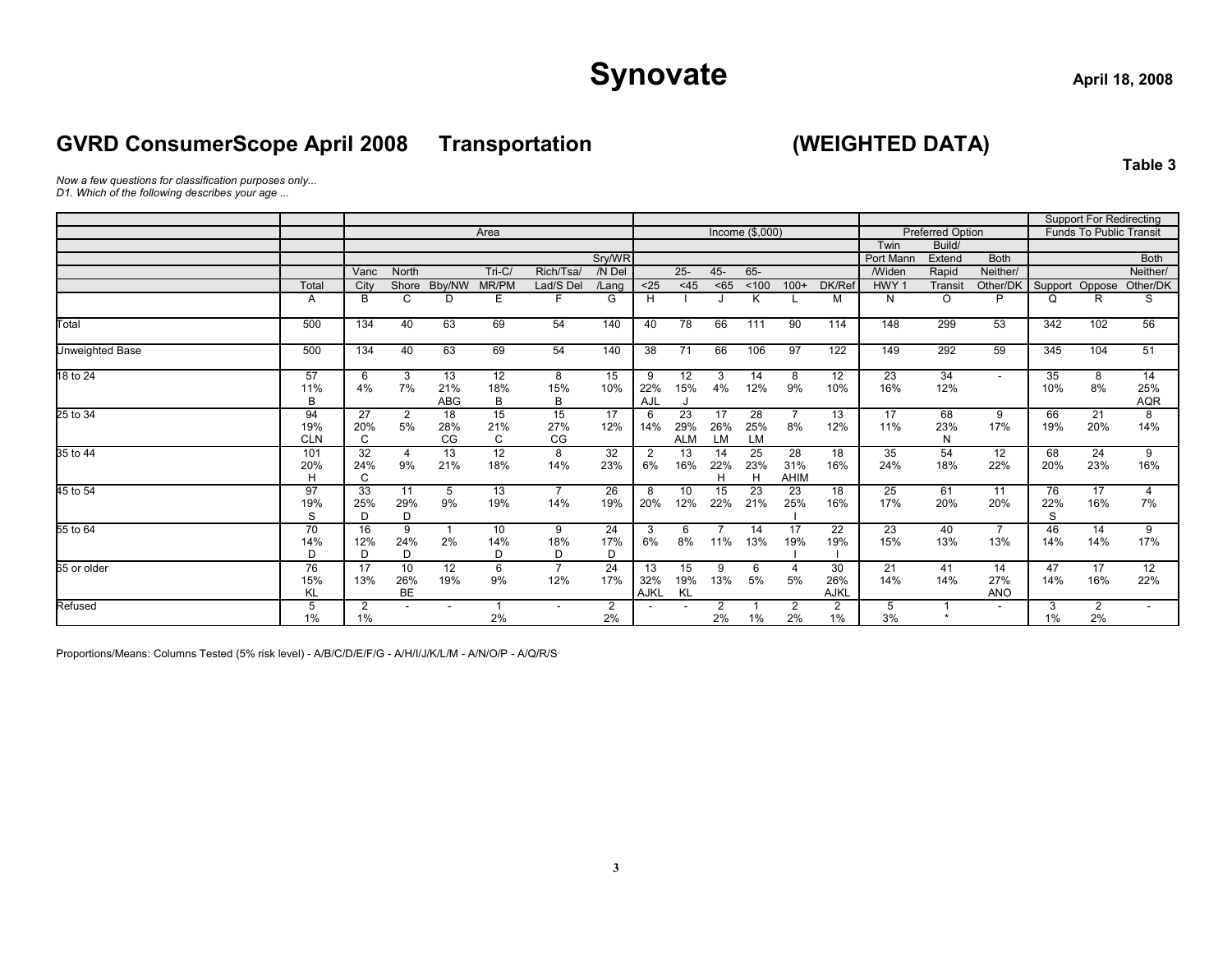### **GVRD ConsumerScope April 2008 Transportation (WEIGHTED DATA)**

**Table 4**

*D2. Which of the following categories best describes your educational background ...*

|                        |                           |                          |                |                |                |                        |                      |           |                         |           |                  |                 |                 |                             |                          |                |                         | <b>Support For Redirecting</b> |                          |
|------------------------|---------------------------|--------------------------|----------------|----------------|----------------|------------------------|----------------------|-----------|-------------------------|-----------|------------------|-----------------|-----------------|-----------------------------|--------------------------|----------------|-------------------------|--------------------------------|--------------------------|
|                        |                           |                          |                |                | Area           |                        |                      |           |                         |           | Income $($,000)$ |                 |                 |                             | <b>Preferred Option</b>  |                |                         | <b>Funds To Public Transit</b> |                          |
|                        |                           |                          |                |                |                |                        |                      |           |                         |           |                  |                 |                 | Twin                        | Build/                   |                |                         |                                |                          |
|                        |                           |                          |                |                |                |                        | Sry/WR               |           |                         |           |                  |                 |                 | Port Mann                   | Extend                   | <b>Both</b>    |                         |                                | <b>Both</b>              |
|                        |                           | Vanc                     | North          |                | $Tri-C/$       | Rich/Tsa               | /N Del               |           | $25 -$                  | $45 -$    | 65-              |                 |                 | <b>Widen</b>                | Rapid                    | Neither/       |                         |                                | Neither/                 |
|                        | Total                     | City                     | Shore          | Bby/NW         | MR/PM          | Lad/S Del              | /Lang                | $25$      | $<$ 45                  | < 65      | < 100            | $100+$          | DK/Ref          | HWY <sub>1</sub>            | Transit                  | Other/DK       | Support Oppose          |                                | Other/DK                 |
|                        | A                         | B                        | С              | D              | Е              |                        | G                    | Н         |                         |           |                  |                 | М               | N                           | O                        | P              | Q                       | R                              | S                        |
| Total                  | 500                       | 134                      | 40             | 63             | 69             | 54                     | 140                  | 40        | 78                      | 66        | 111              | 90              | 114             | 148                         | 299                      | 53             | 342                     | 102                            | 56                       |
| <b>Unweighted Base</b> | 500                       | 134                      | 40             | 63             | 69             | 54                     | 140                  | 38        | 71                      | 66        | 106              | 97              | 122             | 149                         | 292                      | 59             | 345                     | 104                            | 51                       |
| High school or less    | 88<br>18%<br><b>BKLO</b>  | 12<br>9%                 | 5<br>12%       | 12<br>19%<br>B | 17<br>25%<br>B | 10 <sup>1</sup><br>19% | 32<br>23%<br>B       | 8<br>20%  | 24<br>30%<br><b>AKL</b> | 13<br>19% | 12<br>10%        | 6<br>6%         | 27<br>24%<br>ΚL | 39<br>27%<br>A <sub>O</sub> | 35<br>12%                | 14<br>27%<br>O | 50<br>15%               | 25<br>24%<br>Q                 | 14<br>24%                |
| Vocational/            | 107                       | 16                       |                | 16             | 13             | 13                     | 43                   |           | 21                      | 17        | 29               | 21              | 15              | 41                          | 51                       | 15             | 67                      | 33                             | $\overline{\phantom{a}}$ |
| technical/college      | 21%                       | 12%                      | 16%            | 25%            | 19%            | 24%                    | 30%                  | 12%       | 26%                     | 26%       | 26%              | 24%             | 13%             | 28%                         | 17%                      | 28%            | 20%                     | 32%                            | 13%                      |
|                        | <b>BM</b>                 |                          |                | B              |                | B                      | AB                   |           | м                       | M         | м                | M               |                 | $\circ$                     |                          | O              |                         | AQS                            |                          |
| Some university        | 91<br>18%<br>R            | 20<br>15%                | 9<br>22%       | 13<br>20%      | 17<br>24%      | 11<br>21%              | 21<br>15%            | 11<br>27% | 17<br>22%               | 9<br>14%  | 21<br>19%        | 15<br>16%       | 18<br>16%       | 25<br>17%                   | 61<br>20%<br>D           | 5<br>9%        | 62<br>18%<br>R          | 8<br>8%                        | 21<br>38%<br><b>AQR</b>  |
| Graduated university   | 210<br>42%<br><b>GINS</b> | 86<br>64%<br><b>ADEF</b> | 19<br>47%<br>G | 22<br>34%      | 22<br>32%      | 19<br>36%              | 43<br>30%            | 17<br>41% | 17<br>22%               | 27<br>41% | 50<br>45%        | 48<br>53%<br>Al | 51<br>45%       | 40<br>27%                   | 151<br>50%<br><b>ANP</b> | 19<br>36%      | 160<br>47%<br><b>RS</b> | 36<br>35%                      | 14<br>25%                |
| Refused                | 1%                        |                          | 2%             | 1%             | 1%             |                        | $\overline{2}$<br>1% |           |                         |           |                  |                 | 3%              | $\overline{2}$<br>2%        |                          |                | 3<br>$1\%$              | 1%                             |                          |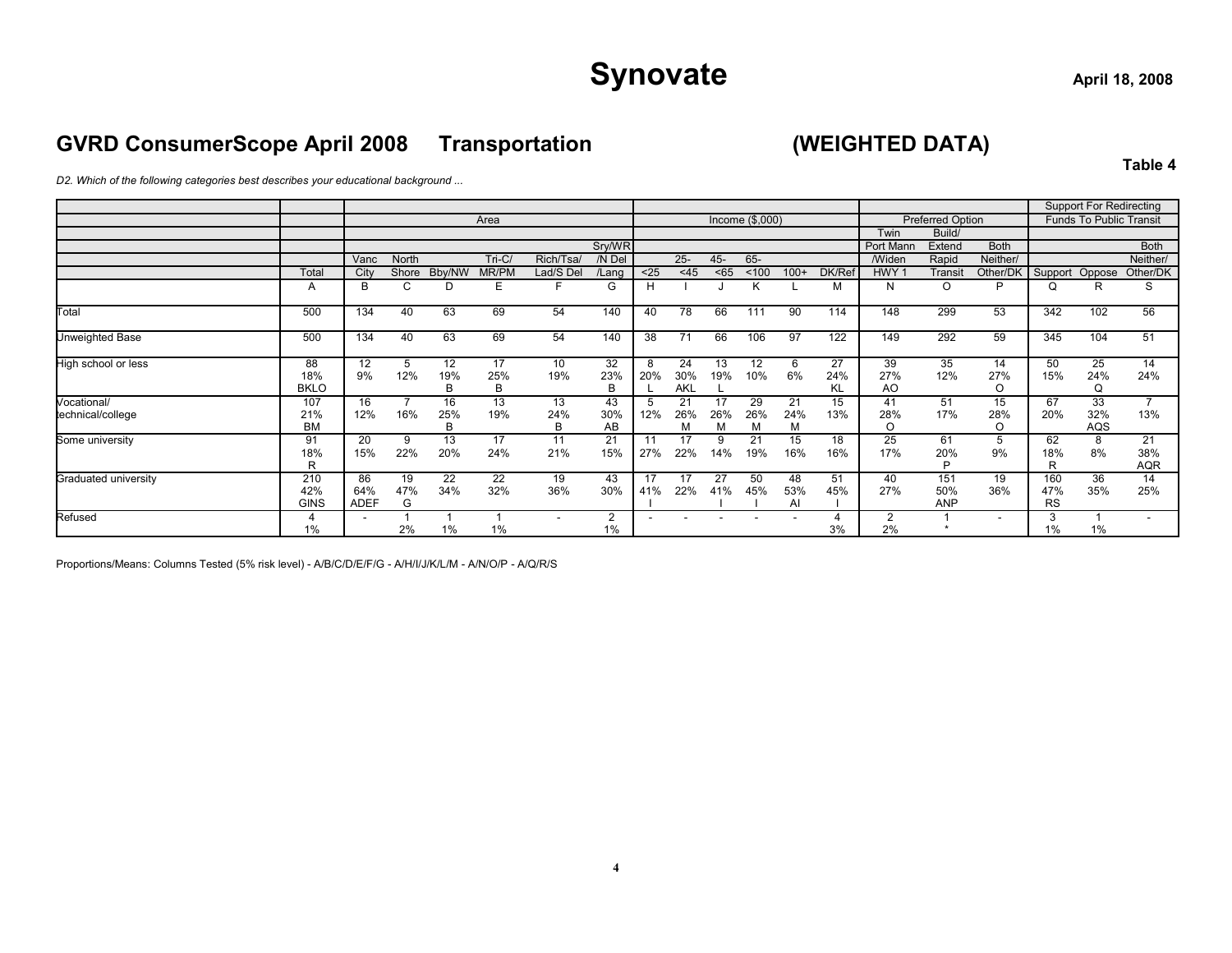### **GVRD ConsumerScope April 2008 Transportation (WEIGHTED DATA)**

**Table 5**

*D3. Which of the following best describes your total annual household income before taxes ...*

|                                    |                |           |                |                       |                       |                       |                |                 |                 |                 |                  |                 |                          |                   |                         |                      |               | <b>Support For Redirecting</b> |               |
|------------------------------------|----------------|-----------|----------------|-----------------------|-----------------------|-----------------------|----------------|-----------------|-----------------|-----------------|------------------|-----------------|--------------------------|-------------------|-------------------------|----------------------|---------------|--------------------------------|---------------|
|                                    |                |           |                |                       | Area                  |                       |                |                 |                 |                 | Income $($,000)$ |                 |                          |                   | <b>Preferred Option</b> |                      |               | <b>Funds To Public Transit</b> |               |
|                                    |                |           |                |                       |                       |                       | Sry/WR         |                 |                 |                 |                  |                 |                          | Twin<br>Port Manr | Build/<br>Extend        | <b>Both</b>          |               |                                | <b>Both</b>   |
|                                    |                | Vanc      | <b>North</b>   |                       | $Tri-C/$              | Rich/Tsa/             | /N Del         |                 | $25 -$          | $45 -$          | $65 -$           |                 |                          | <b>Widen</b>      | Rapid                   | Neither/             |               |                                | Neither/      |
|                                    | Total          | City      | Shore          | Bby/NW                | MR/PM                 | Lad/S Del             | /Lang          | $25$            | $<$ 45          | $65$            | ~100             | $100+$          | DK/Ref                   | HWY <sub>1</sub>  | Transit                 | Other/DK             | Support       | Oppose                         | Other/DK      |
|                                    | A              | B         | C              | D                     | Ε                     | F                     | G              | Н               |                 |                 | K                |                 | м                        | N                 | $\circ$                 | P                    | Q             | R                              | S             |
| Total                              | 500            | 134       | 40             | 63                    | 69                    | 54                    | 140            | 40              | 78              | 66              | 111              | 90              | 114                      | 148               | 299                     | 53                   | 342           | 102                            | 56            |
| Unweighted Base                    | 500            | 134       | 40             | 63                    | 69                    | 54                    | 140            | 38              | 71              | 66              | 106              | 97              | 122                      | 149               | 292                     | 59                   | 345           | 104                            | 51            |
| Less than \$25,000                 | 40<br>8%<br>N  | 10<br>7%  | 3<br>7%        | $\overline{7}$<br>11% | 3<br>4%               | 4<br>8%               | 14<br>10%      | 40<br>100%<br>A |                 |                 |                  |                 | $\overline{\phantom{a}}$ | 5<br>3%           | 31<br>11%<br>N          | 4<br>7%              | 31<br>9%<br>R | 3<br>3%                        | 6<br>11%<br>R |
| \$25,000 to less than<br>\$45,000  | 78<br>16%<br>C | 18<br>13% | 2<br>4%        | 11<br>17%<br>C        | 14<br>20%<br>C        | 11<br>20%<br>C        | 23<br>16%<br>C |                 | 78<br>100%<br>A |                 |                  |                 | $\overline{\phantom{a}}$ | 15<br>10%         | 55<br>18%<br>N          | 8<br>14%             | 53<br>15%     | 12<br>12%                      | 13<br>24%     |
| \$45,000 to less than<br>\$65,000  | 66<br>13%      | 19<br>14% | 6<br>15%       | $\overline{7}$<br>11% | $\overline{7}$<br>11% | $\overline{7}$<br>13% | 20<br>14%      |                 |                 | 66<br>100%<br>A |                  |                 | $\overline{\phantom{a}}$ | 24<br>16%         | 31<br>10%               | 11<br>21%<br>$\circ$ | 44<br>13%     | 18<br>17%                      | 4<br>8%       |
| \$65,000 to less than<br>\$100,000 | 111<br>22%     | 30<br>22% | 5<br>12%       | 21<br>33%<br>CG       | 18<br>26%             | 10<br>18%             | 28<br>20%      |                 |                 | $\overline{a}$  | 111<br>100%      |                 |                          | 41<br>28%         | 60<br>20%               | 11<br>21%            | 77<br>22%     | $\overline{26}$<br>26%         | 8<br>15%      |
| \$100,000 or more                  | 90<br>18%      | 21<br>15% | 11<br>28%<br>D | 6<br>9%               | 15<br>22%<br>D        | 10<br>19%             | 27<br>19%      |                 |                 |                 |                  | 90<br>100%<br>Α | $\overline{\phantom{0}}$ | 29<br>20%         | 50<br>17%               | 11<br>20%            | 54<br>16%     | 23<br>22%                      | 13<br>23%     |
| Don't Know                         | 23<br>5%       | 9<br>7%   | 3<br>7%        | 1<br>1%               | $\overline{2}$<br>2%  | 2<br>3%               | 6<br>4%        |                 |                 |                 |                  |                 | 23<br>20%<br>A           | 4<br>2%           | 17<br>6%                | 2<br>3%              | 18<br>5%      | 1%                             | 6%            |
| Refused                            | 92<br>18%      | 28<br>21% | 11<br>28%      | 12<br>19%             | 10<br>14%             | 10<br>18%             | 21<br>15%      |                 |                 |                 |                  |                 | 92<br>80%<br>A           | 31<br>21%         | 55<br>18%               | 12%                  | 65<br>19%     | 19<br>19%                      | 8<br>14%      |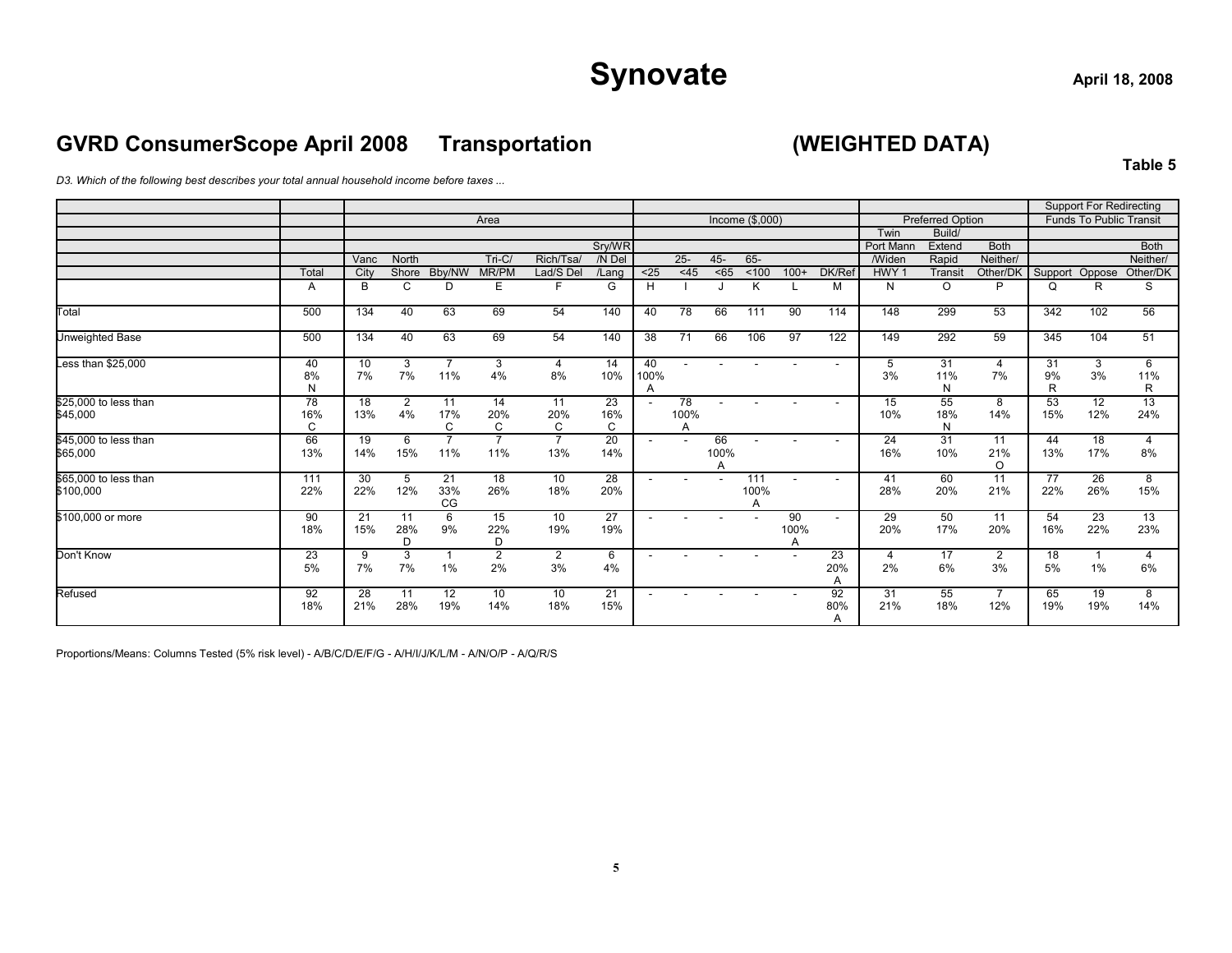### **GVRD ConsumerScope April 2008 Transportation (WEIGHTED DATA)**

**Table 6**

*D4. Which of the following best describes your current household composition...*

|                                                                     |                 |                      |                          |           |           |                      |                        |                          |                   |                          |                    |                   |                 |                      |                      |                 |            | <b>Support For Redirecting</b> |                |
|---------------------------------------------------------------------|-----------------|----------------------|--------------------------|-----------|-----------|----------------------|------------------------|--------------------------|-------------------|--------------------------|--------------------|-------------------|-----------------|----------------------|----------------------|-----------------|------------|--------------------------------|----------------|
|                                                                     |                 |                      |                          |           | Area      |                      |                        |                          |                   |                          | Income $(\$$ ,000) |                   |                 |                      | Preferred Option     |                 |            | <b>Funds To Public Transit</b> |                |
|                                                                     |                 |                      |                          |           |           |                      |                        |                          |                   |                          |                    |                   |                 | Twin                 | Build/               |                 |            |                                |                |
|                                                                     |                 |                      |                          |           |           |                      | Sry/WR                 |                          |                   |                          |                    |                   |                 | Port Mann            | Extend               | <b>Both</b>     |            |                                | <b>Both</b>    |
|                                                                     |                 | Vanc                 | North                    |           | $Tri-C/$  | Rich/Tsa/            | /N Del                 |                          | $25 -$            | $45 -$                   | 65-                |                   |                 | Widen                | Rapid                | Neither/        |            |                                | Neither/       |
|                                                                     | Total           | City                 | Shore                    | Bby/NW    | MR/PM     | Lad/S Del            | /Lang                  | $25$                     | $<$ 45            | < 65                     | ~100               | $100+$            | DK/Ref          | HWY <sub>1</sub>     | Transit              | Other/DK        | Support    | Oppose                         | Other/DK       |
|                                                                     | A               | B                    | C                        | D         | Е         | F                    | G                      | H                        |                   |                          |                    |                   | м               | N                    | $\circ$              | P               | Q          | R                              | S              |
| Total                                                               | 500             | 134                  | 40                       | 63        | 69        | 54                   | 140                    | 40                       | 78                | 66                       | 111                | 90                | 114             | 148                  | 299                  | 53              | 342        | 102                            | 56             |
| Unweighted Base                                                     | 500             | 134                  | 40                       | 63        | 69        | 54                   | 140                    | 38                       | 71                | 66                       | 106                | 97                | 122             | 149                  | 292                  | 59              | 345        | 104                            | 51             |
| Single with no<br>children                                          | 123<br>25%      | 42<br>31%<br>G       | 10<br>26%                | 19<br>30% | 15<br>22% | 12<br>22%            | 25<br>18%              | 24<br>60%<br><b>AJKL</b> | 32<br>41%<br>AKLM | 25<br>38%<br><b>AKLM</b> | 21<br>19%          | 2<br>2%           | 20<br>17%       | 35<br>24%            | 73<br>24%            | 15<br>28%       | 87<br>25%  | 23<br>23%                      | 13<br>23%      |
| A couple with no<br>children                                        | 104<br>21%<br>н | 29<br>22%            | $\overline{7}$<br>16%    | 13<br>21% | 13<br>19% | 16<br>29%            | 25<br>18%              | 2%                       | 11<br>14%<br>н    | 9<br>14%<br>Н            | 32<br>29%<br>HIJ   | 28<br>31%<br>AHIJ | 23<br>20%<br>H  | 35<br>23%            | 50<br>17%            | 19<br>36%<br>AO | 62<br>18%  | 24<br>24%                      | 18<br>32%<br>Q |
| A family with<br>children (includes<br>single parent<br>households) | 234<br>47%<br>D | 51<br>38%            | 21<br>53%                | 24<br>39% | 35<br>50% | 24<br>44%            | 79<br>56%<br><b>BD</b> | 14<br>34%                | 29<br>38%         | 30<br>46%                | 55<br>49%          | 54<br>60%<br>AHIM | 52<br>45%       | 66<br>45%            | 150<br>50%<br>P      | 18<br>33%       | 169<br>49% | 46<br>45%                      | 20<br>35%      |
| Other                                                               | 30<br>6%        | 9<br>7%              | $\overline{2}$<br>4%     | 4<br>7%   | 3<br>5%   | $\overline{2}$<br>4% | 9<br>7%                | 2<br>4%                  | 6<br>7%           | $\overline{2}$<br>2%     | 3%                 | 6<br>7%           | 11<br>10%<br>JK | $\overline{ }$<br>5% | 21<br>7%             | 3%              | 19<br>6%   | 6<br>6%                        | 5<br>9%        |
| Refused                                                             | 9<br>2%         | $\overline{2}$<br>2% | $\overline{\phantom{a}}$ | 2<br>3%   | 3<br>4%   | $\sim$               | 2<br>$1\%$             | ۰                        |                   | $\overline{\phantom{a}}$ |                    |                   | 9<br>8%<br>A    | 4<br>3%              | $\overline{4}$<br>1% | $\sim$          | 5<br>2%    | 3<br>3%                        | 1%             |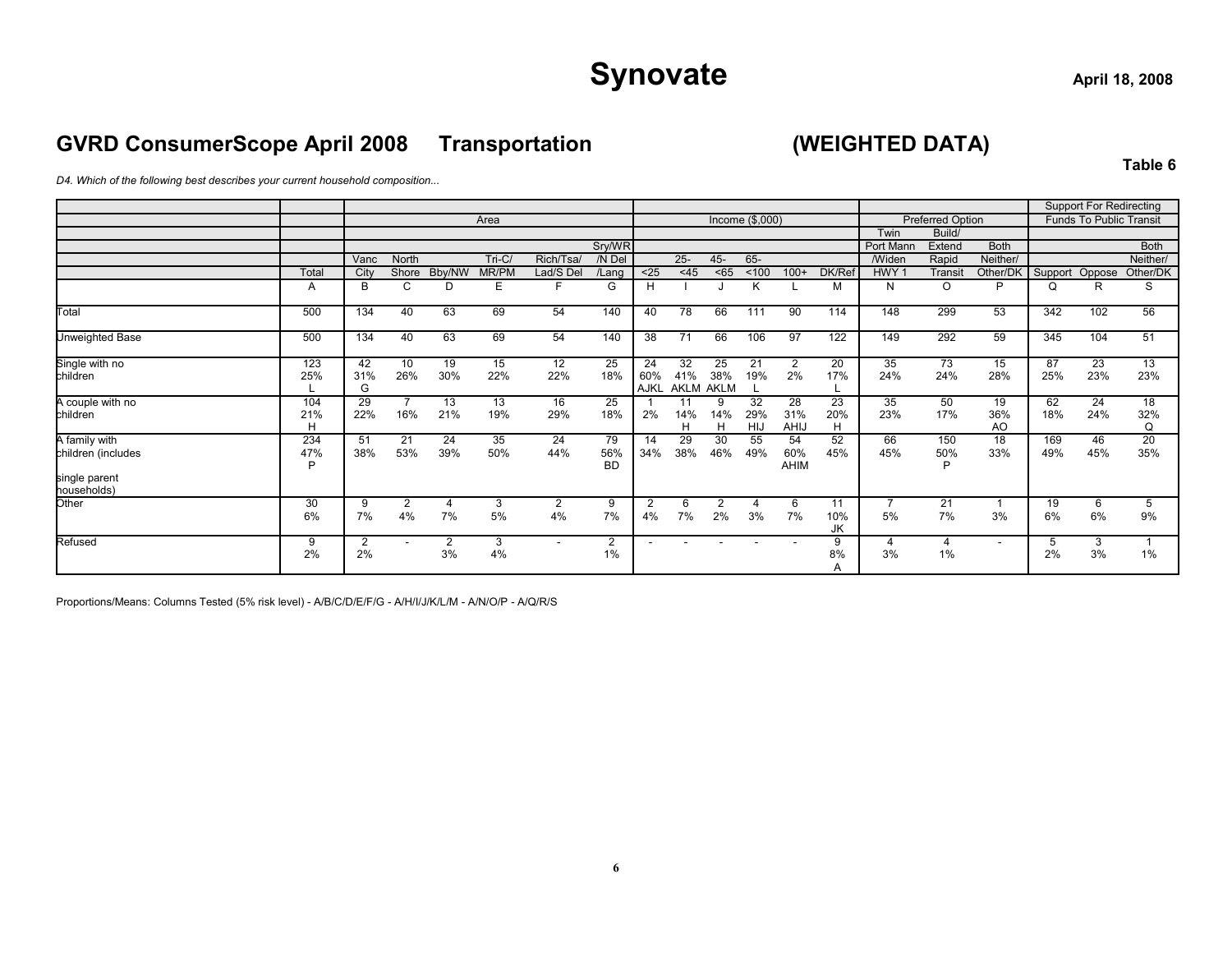# Synovate
and  $\frac{1}{2}$  April 18, 2008

### **GVRD ConsumerScope April 2008 Transportation (WEIGHTED DATA)**

**Table 7**

*D7. Gender:*

|                 |                  |           |           |           |           |           |           |                 |                   |           |                    |                   |                 |                  |                         |                         |                 | <b>Support For Redirecting</b> |             |
|-----------------|------------------|-----------|-----------|-----------|-----------|-----------|-----------|-----------------|-------------------|-----------|--------------------|-------------------|-----------------|------------------|-------------------------|-------------------------|-----------------|--------------------------------|-------------|
|                 |                  |           |           |           | Area      |           |           |                 |                   |           | Income $(\$$ ,000) |                   |                 |                  | <b>Preferred Option</b> |                         |                 | <b>Funds To Public Transit</b> |             |
|                 |                  |           |           |           |           |           |           |                 |                   |           |                    |                   |                 | Twin             | Build/                  |                         |                 |                                |             |
|                 |                  |           |           |           |           |           | Sry/WR    |                 |                   |           |                    |                   |                 | Port Mann        | Extend                  | <b>Both</b>             |                 |                                | <b>Both</b> |
|                 |                  | Vanc      | North     |           | Tri-C/    | Rich/Tsa/ | /N Del    |                 | $25 -$            | $45 -$    | 65-                |                   |                 | <b>/Widen</b>    | Rapid                   | Neither/                |                 |                                | Neither/    |
|                 | Total            | City      | Shore     | Bby/NW    | MR/PM     | Lad/S Del | Lang      | $25$            | $<$ 45            | < 65      | < 100              | $100+$            | DK/Ref          | HWY <sub>1</sub> | Transit                 | Other/DK Support Oppose |                 |                                | Other/DK    |
|                 | $\mathsf{A}$     | B         |           |           |           |           | G         |                 |                   |           |                    |                   | М               | N                |                         | D                       | Q               |                                |             |
| Total           | 500              | 134       | 40        | 63        | 69        | 54        | 140       | 40              | 78                | 66        | 111                | 90                | 114             | 148              | 299                     | 53                      | 342             | 102                            | 56          |
| Unweighted Base | 500              | 134       | 40        | 63        | 69        | 54        | 140       | 38              | 71                | 66        | 106                | 97                | 122             | 149              | 292                     | 59                      | 345             | 104                            | 51          |
| Male            | 247<br>49%       | 67<br>50% | 21<br>53% | 35<br>56% | 26<br>38% | 26<br>48% | 71<br>51% | 40%             | 22<br>29%         | 34<br>52% | 68<br>61%<br>AHIM  | 58<br>65%<br>AHIM | 48<br>42%       | 79<br>53%        | 136<br>46%              | 32<br>60%               | 154<br>45%      | 60<br>59%                      | 33<br>59%   |
| Female          | 253<br>51%<br>ΚL | 67<br>50% | 19<br>47% | 28<br>44% | 43<br>62% | 28<br>52% | 69<br>49% | 24<br>60%<br>KL | 56<br>71%<br>AJKL | 32<br>48% | 44<br>39%          | 32<br>35%         | 66<br>58%<br>KL | 69<br>47%        | 163<br>54%              | 21<br>40%               | 188<br>55%<br>R | 42<br>41%                      | 23<br>41%   |